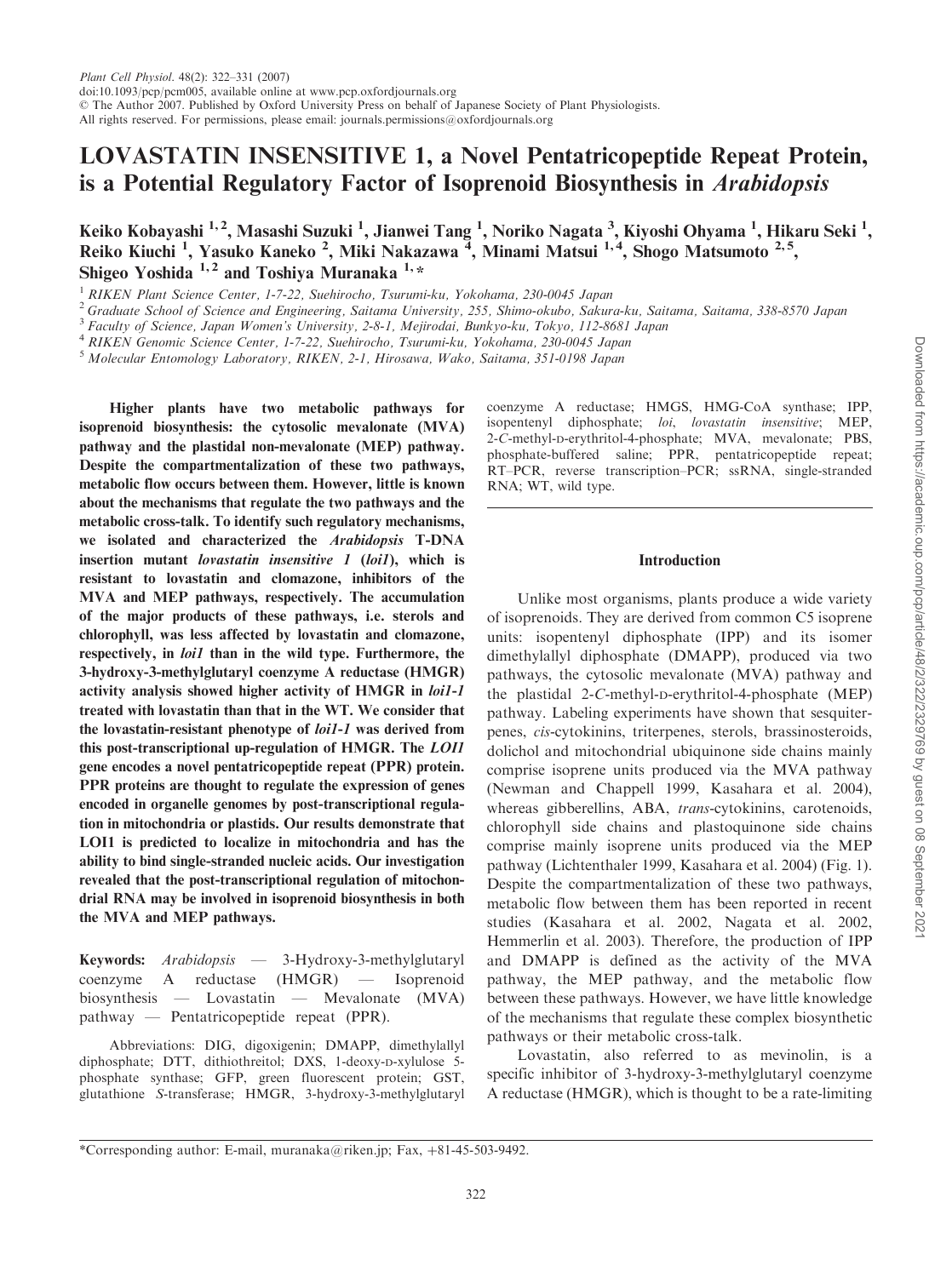

Fig. 1 Isoprenoid biosynthesis in the plant cell. The MEP pathway, localized to plastids, is shown in the box. Genes mentioned in the text are indicated in bold and italics; inhibitors are underlined. White arrows indicate metabolic flow between the cytosol and plastids, and from the cytosol to mitochondria. HMGR, 3-hydroxy-3-methylglutaryl CoA reductase; DXS, 1-deoxy-D-xylulose 5-phosphate synthase; DXR, DX reductase; IPP, isopentenyl diphosphate; MVA, mevalonate; MEP, 2-C-methyl-D-erythritol-4phosphate.

enzyme of the MVA pathway (Schaller et al. 1995, Masferrer et al. 2002, Suzuki et al. 2004). Lovastatin treatment leads to a reduction in MVA pathway products, such as sterols, and the inhibition of growth (Bach and Lichtenthaler 1983). rim1, an allelic mutant of phyB that is resistant to mevinolin and fosmidomycin (an inhibitor of the MEP pathway), was screened based on the phenotype of true leaf development with mevinolin treatment (Rodríguez-Concepción et al. 2004). Rodríguez-Concepción et al. (2004) speculated that HMGR is up-regulated and leads to mevinolin resistance in rim1 because light down-regulates HMGR (Learned 1996), and that enhanced intake from MVA-derived isoprenoid precursors to the plastid causes fosmidomycin resistance. The dramatic phenotype of HMGR inhibitor-treated seedlings or *hmgl* mutation is the severe inhibition of cell elongation. As a result, the root lengths of these seedlings are shortened markedly (Suzuki et al. 2004). We screened lovastatin-resistant mutants using root length as a screening marker to identify new regulatory mechanisms involved in plant isoprenoid biosynthesis.

Here, we report the isolation and characterization of loi1 (lovastatin insensitive 1), which has longer roots than the wild type (WT) under lovastatin treatment. The *loi1* plants showed resistance not only to blockage of the MVA pathway, but also to blockage of the MEP pathway.

Because LOI1 encoded a novel pentatricopeptide repeat (PPR) protein, thought to be a regulator of organelle gene expression, and is localized in the mitochondria, we propose that the novel potential regulatory mechanism of plant isoprenoid biosynthesis is associated with the mitochondria.

# **Results**

## Isolation of lovastatin insensitive 1-1 (loi1-1)

We examined Arabidopsis development under various concentrations of lovastatin (a specific inhibitor of HMGR) to determine the most appropriate concentration for screening lovastatin-resistant mutants. Blocking the MVA pathway by treatment with mevinolin (lovastatin) results in the inhibition of root elongation, contraction of the cotyledons and arrested development of true leaves in Arabidopsis (Rodríguez-Concepción et al. 2004). We observed similar phenotypes in seedlings grown with 300 nM lovastatin. In particular, root elongation was markedly inhibited (data not shown). Therefore, we used root length as a marker of sensitivity to lovastatin at 300 nM.

We screened approximately 3000 of the RIKEN GSC activation tagging T-DNA lines (Nakazawa et al. 2003) for lovastatin-resistant mutants. After germination on MS plates containing 300 nM lovastatin for 14 d, seedlings that had longer roots than those of the WT were transferred to soil and allowed to develop and set seed. The individual that showed the least sensitivity to lovastatin was designated as *lovastatin insensitive 1-1 (loi1-1*; Fig. 2A). The lovastatin sensitivity of  $F_1$  plants generated by backcrossing *loi1-1* with the WT was comparable with that of the WT, suggesting that  $loil-1$  was a recessive mutant.

# Lower lovastatin sensitivity in the loi1-1 mutant than in the WT

Root elongation (defined as the root length of 2-week-old seedlings grown with various concentrations of the inhibitor relative to those grown without the inhibitor) in WT plants grown with 300 nM lovastatin was strongly reduced. In contrast, the root elongation of treated loi1-1 plants was less affected (Figs. 2A, 3). Root elongation in loi1-1 was reduced by concentrations of lovastatin  $>1 \mu M$  (Fig. 3).

Furthermore, we observed lovastatin-induced root growth arrest under a microscope. In the treated WT plants, lateral root growth was arrested, and tumor-like abnormal shapes appeared. In contrast, the roots of treated loi1-1 seedlings showed normal development (Fig. 2B). We observed longitudinal sections of the roots of *loi1-1* and the WT. Although the root tip cell size and shape of the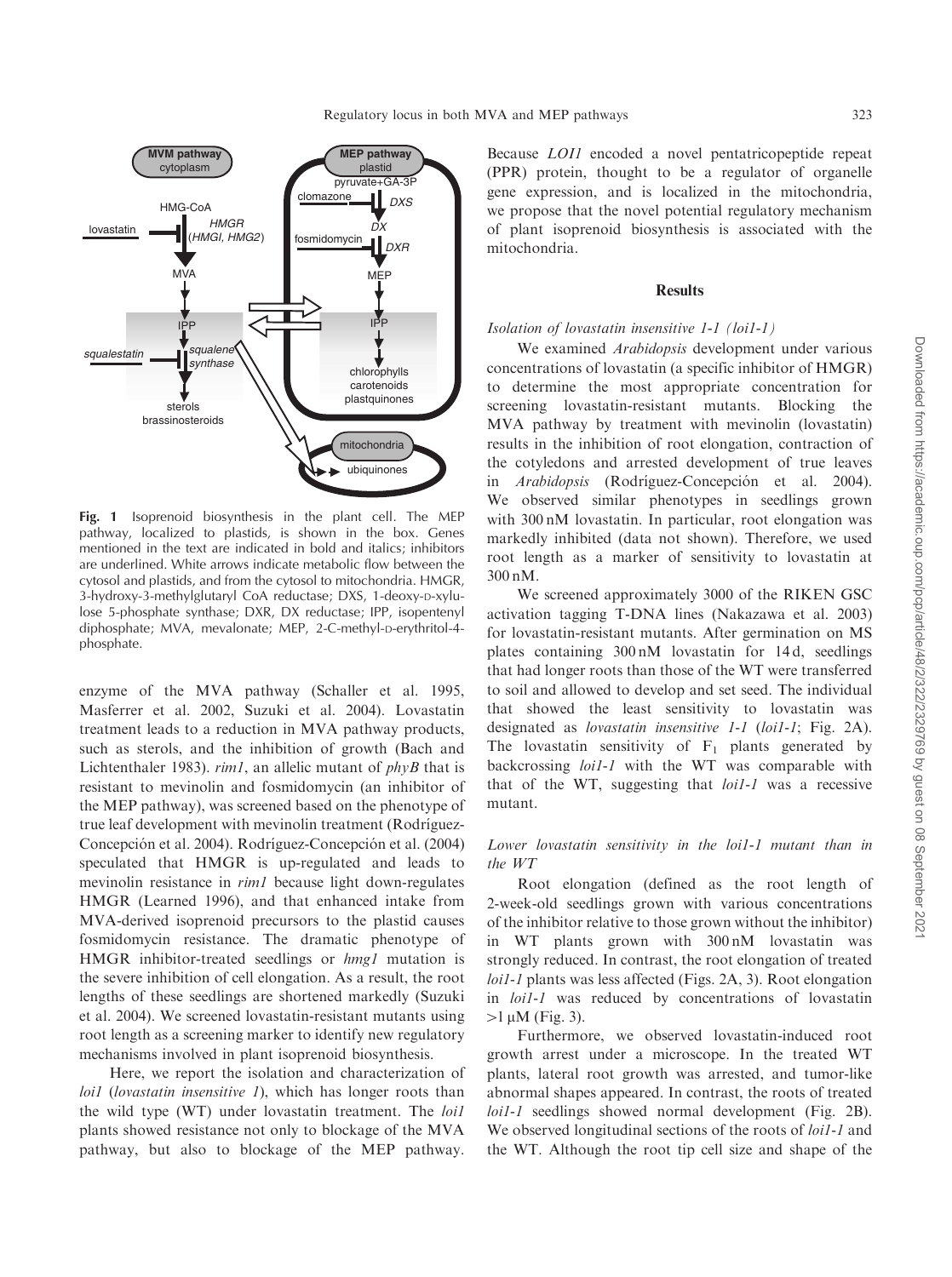

Fig. 2 Characteristic phenotypes of the *loi1* mutant. Seedlings grown on MS solid medium supplemented with or without inhibitor under long-day conditions. (A) Two-week-old seedlings of the wild type (WT), loi1-1, loi1-2 and 35S::LOl1 in loi1-1 (left to right) grown with  $(+)$ or without ( $-$ ) 300 nM lovastatin. Bar = 1 cm. (B) Roots of 2-week-old WT (top) and *loi1-1* (bottom) seedlings grown with (+) or without ( $-$ ) 300 nM lovastatin. Arrows indicate the tumor-like abnormal shape. Bar  $=1$  mm. (C) Longitudinal sections of the root tip of 2-week-old WT (top) and *loi1-1* (bottom) seedlings grown with (+) or without (-) 300 nM lovastatin. Bar = 100  $\mu$ M. (D) One-week-old WT, *loi1-1*, *loi1-2* and 35S::LOI1 in loi1-1 (left to right) seedlings grown with (+) or without (-) 300 nM clomazone. Bar = 5 mm. (E) Electron microscopy analysis of cotyledons of 1-week-old WT, WT with 300 nM clomazone, loi1-1, and loi1-1 with 300 nM clomazone (left to right).  $Bar = 2.7 \,\text{µm}$ .



Fig. 3 Effect of lovastatin treatment on root elongation in the WT and loi1-1. Relative root elongation in WT (black rhombuses) and loi1-1 (black squares) seedlings grown on MS solid medium supplemented with the indicated concentrations of lovastatin. Means and standard deviations were calculated from at least three independent experiments using approximately 20 individuals in each experiment.

treated WT were abnormal, the root tip of treated loi1-1 did not show any abnormality (Fig. 2C). A tumor-like abnormal shape was also observed in the upper region of treated WT roots, but not in treated loi1-1 roots

(data not shown). We considered that the tumor-like shape may be the arrested growth of lateral roots.

The *loi1-1* mutant required treatment with higher concentrations of lovastatin than the WT for the other lovastatin-sensitive phenotypes to appear, i.e. contracted cotyledons and arrested development of true leaves (Fig. 2A). These results indicate that loi1-1 was more resistant to lovastatin than the WT.

# Lower sensitivity to lovastatin in loi1-1 than in the WT in terms of the total amount of sterols

Because sterol (major product of the MVA pathway) defective mutants showed abnormalities in root elongation and formation, there may be a threshold level of sterols required for root elongation and formation (Diener et al. 2000, Carland et al. 2002, Schaller 2004, Suzuki et al. 2004). Thus, the effect of lovastatin treatment on the amount of sterols in loi1-1 and the WT was examined. Total sterols were extracted from 2-week-old loi1-1 and WT seedlings grown with various concentrations of lovastatin. Although the amount of sterols in the WT was markedly reduced by lovastatin, that in loi1-1 was less affected (Fig. 4). There was no difference in sterol composition between loi1-1 and the WT (Supplementary data).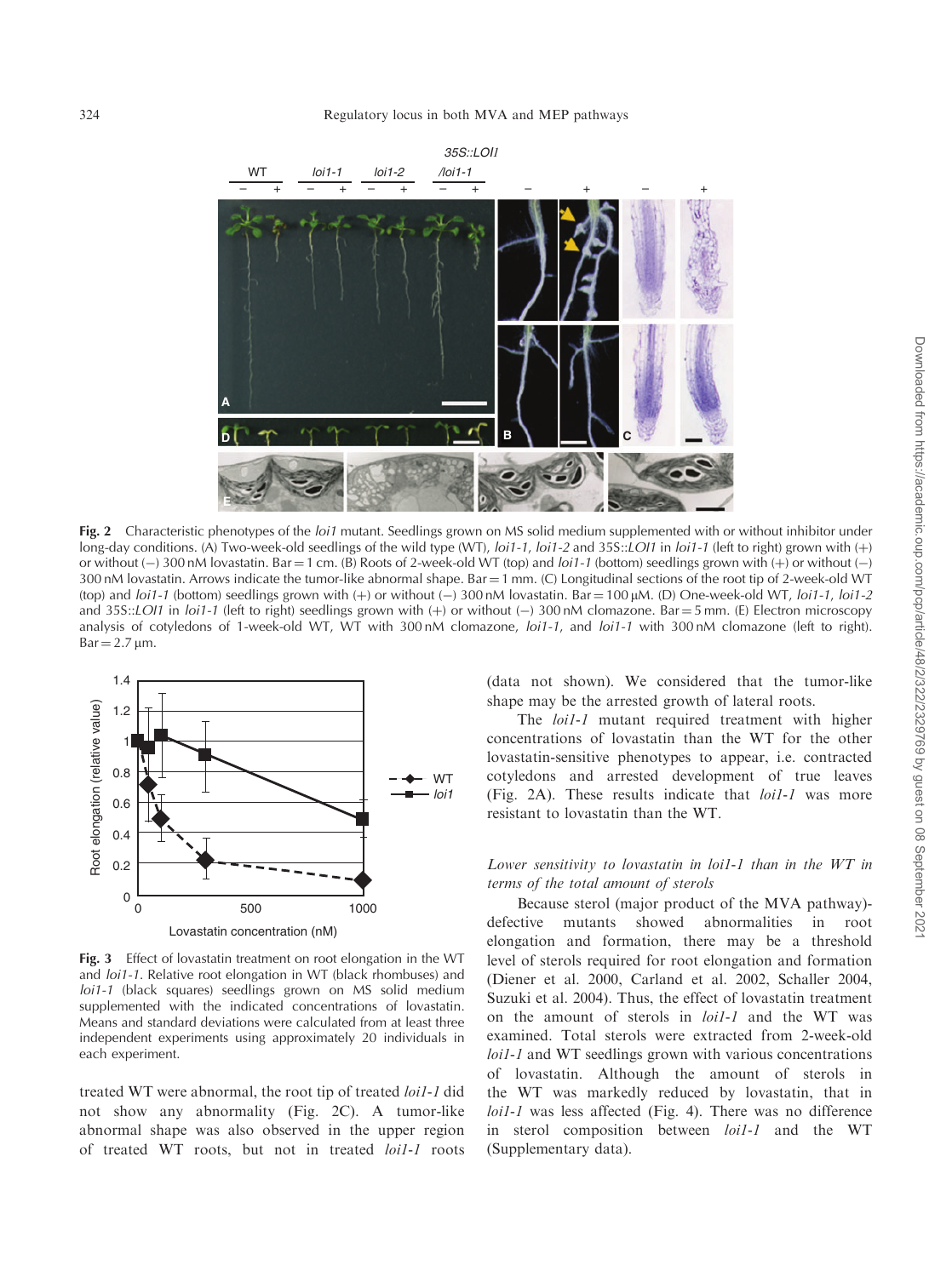# Lovastatin resistance of loi1-1 seedlings can be explained by the post-transcriptional up-regulation of HMGR

Whereas the *loi1-1* mutant showed lower sensitivity to lovastatin than the WT, no significant differences in squalestatin (an inhibitor of squalene synthase) sensitivity were found between *loi1-1* and WT plants (data not shown). These results suggest that the metabolic flow upstream of squalene synthase may be up-regulated in *loi1-1*, at least in the presence of lovastatin. This up-regulation may result from either the increased activity of the MVA pathway itself or the up-regulation of the metabolic flow of prenyl diphosphates between the plastid and the cytosol. Because lovastatin is an HMGR inhibitor, an increase in HMGR



Fig. 4 Effect of lovastatin treatment on sterol contents. Relative sterol contents in WT (black rhombuses) and loi1-1 (black squares) seedlings grown on MS solid medium supplemented with the indicated concentrations of lovastatin. Means and standard deviations were calculated from at least four independent experiments. The total amounts of sterols in the WT and loi1-1 grown without lovastatin were  $366 \pm 131.6$  µg  $100$  mg<sup>-1</sup> DW and  $290 \pm 111.9$  µg 100 mg<sup>-1</sup> DW, respectively. Detailed sterol profiles are found in the Supplementary data.



expression could result in resistance to lovastatin (Re et al. 1995, Rodríguez-Concepción et al. 2004). We examined mRNA and activity of HMGR in WT and loi1-1 plants grown with or without lovastatin. Reverse transcription– PCR (RT–PCR) analysis showed that the expression levels of HMG1 and HMG2 genes, which encode HMGR in Arabidopsis, were not affected in *loi1-1* plants (Fig. 5A). Although HMGR activity in *loi1-1* plants without lovastatin was comparable with that in the WT without lovastatin, the HMGR activity in *loi1-1* grown with lovastatin was clearly higher than that in the WT grown with lovastatin (Fig. 5B). The observed phenotype of lovastatin resistance may therefore be derived from the enhanced activation of HMGR.

# Lower clomazone sensitivity in the loi1-1 mutant than in the WT

To investigate whether the metabolic flow of the MEP pathway was altered in loi1-1 plants, as a first approach we fed clomazone to loi1-1 plants. Clomazone is thought to be a specific inhibitor of 1-deoxy-D-xylulose 5-phosphate synthase (DXS) (Mueller et al. 2000), which is the first committed step of the MEP pathway (Dubey et al. 2003). Clomazone treatment leads to a reduction in the MEP pathway products such as chlorophyll side chains and carotenoids, and causes an albino phenotype (Zeidler et al. 2000). A 1-week-old WT seedling grown with 300 nM clomazone showed an albino phenotype and a deficiency of normal thylakoid stacking in the chloroplasts (Fig. 2D, E). In contrast, *loi1-1* was able to produce green leaves and normal chloroplasts in the presence of 300 nM clomazone (Fig. 2D, E). In fact, clomazone treatment resulted in a more marked decrease in total chlorophyll mass in the WT than in loi1-1 (Fig. 6). These results suggest the potential activation of the MEP pathway in loi1-1, at least in the presence of clomazone. Because clomazone inhibits DXS, an increase in the DXS level could result in resistance to

> Fig. 5 Expression of HMGR. (A) RT–PCR analysis of HMG1 and HMG2 using cDNA made from total RNA extracted from 2-weekold seedlings grown on MS solid medium supplemented with  $(+)$  or without  $(-)$  300 nM lovastatin. (B) Relative HMGR activity in the WT, WT grown with lovastatin, loi1-1, and loi1-1 grown with lovastatin (left to right). Activity in the WT was given a value of 1. ER protein fractions were extracted from 12-day-old seedlings grown on MS solid medium supplemented with or without 300 nM lovastatin.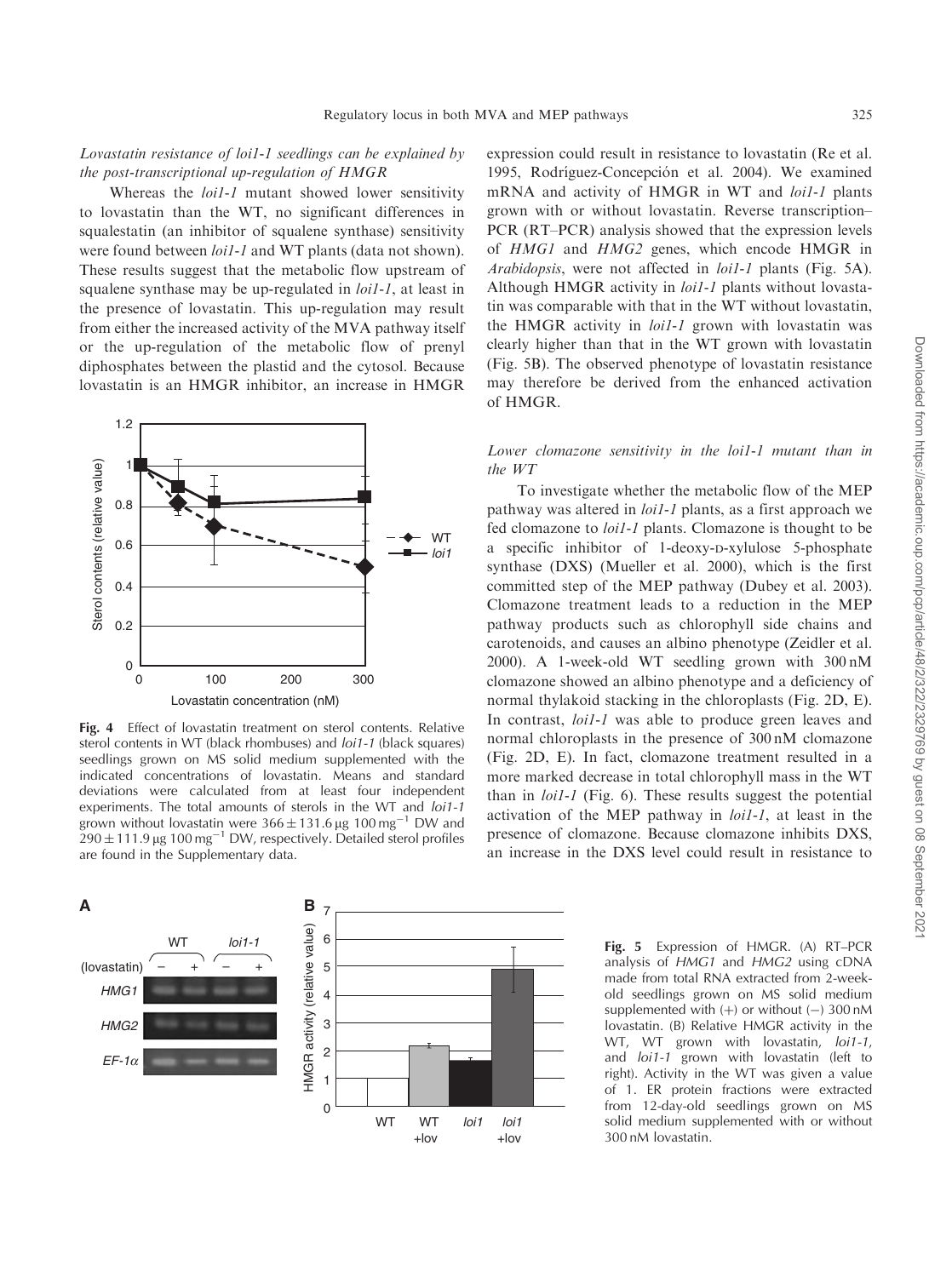clomazone. We examined mRNA and protein levels of DXS in the WT and *loi1-1* treated or not with clomazone. RT–PCR analysis showed that the expression levels of DXS1, DXS2 and DXS3 genes, which encode DXS in Arabidopsis, were not increased in loi1-1 (Fig. 7A). An immunoblot analysis with anti-DXS antibody showed nearly equal amounts of DXS in the WT and loi1-1 treated with clomazone (Fig. 7B).

### Identification of the LOI1 gene At4g14850

The *loi1-1* mutant was screened using T-DNA activation tagging lines (Nakazawa et al. 2003). The T-DNA marker (hygromycin resistance) and lovastatin resistance were co-segregated in the  $F_2$  population.

We investigated the location of the T-DNA insertion in loi1-1 using plasmid rescue. Two different genomic fragments were obtained as the left border flanking sequence of the T-DNA. Both of these were almost identical to the sequence of the first exon of the  $At4g14850$  gene, and the direction of these fragments was opposite. These results suggest that the T-DNA inverted repeat was inserted in the  $At4g14850$  gene (Fig. 8A).

We examined the phenotype of another allele, i.e. *loi1-2* (T-DNA insertion in the first exon of the  $At4g14850$  gene,



Fig. 6 Effect of clomazone treatment on chlorophyll content. Chlorophyll content of the WT, WT grown with clomazone, loi1-1, and *loi1-1* grown with clomazone (left to right). Chlorophyll was extracted from 1-week-old seedlings grown on MS solid medium supplemented with or without 300 nM clomazone under long-day conditions.



Fig. 7 Expression of DXS. (A) RT–PCR analysis of *DXS1*, *DXS2* and DXS3 using cDNA made from total RNA extracted from 1-week-old seedlings grown on MS solid medium supplemented with  $(+)$  or without  $(-)$  300 nM clomazone. (B) Immunoblotting analysis of DXS using total protein fractions extracted from 1-weekold seedlings grown on MS solid medium supplemented with  $(+)$  or without  $(-)$  300 nM clomazone.



Fig. 8 Structure and expression of the LOI1 gene and RNA binding ability of LOI1 protein. (A) Structure of the LOI1 gene. The inserted T-DNA for each allele is flagged. Numbers are assigned to the initiation codon. (B) RNA gel blot analysis of the At4g14850 gene; rRNA stained with ethidium bromide is shown as a loading control. (C) RNA binding assay of GST–LOI1, and GST–StSGT as the negative control. GST–LOI1 expressed in E. coli and purified protein were incubated with the indicated Sepharose- or agarosebound RNA homopolymers: poly(A), poly(U), poly(G) and poly(C). Bound proteins were resolved by SDS–PAGE and analyzed by immunoblotting with anti-GST antibody. The lane total represents approximately 10% of the input material used in each binding reaction.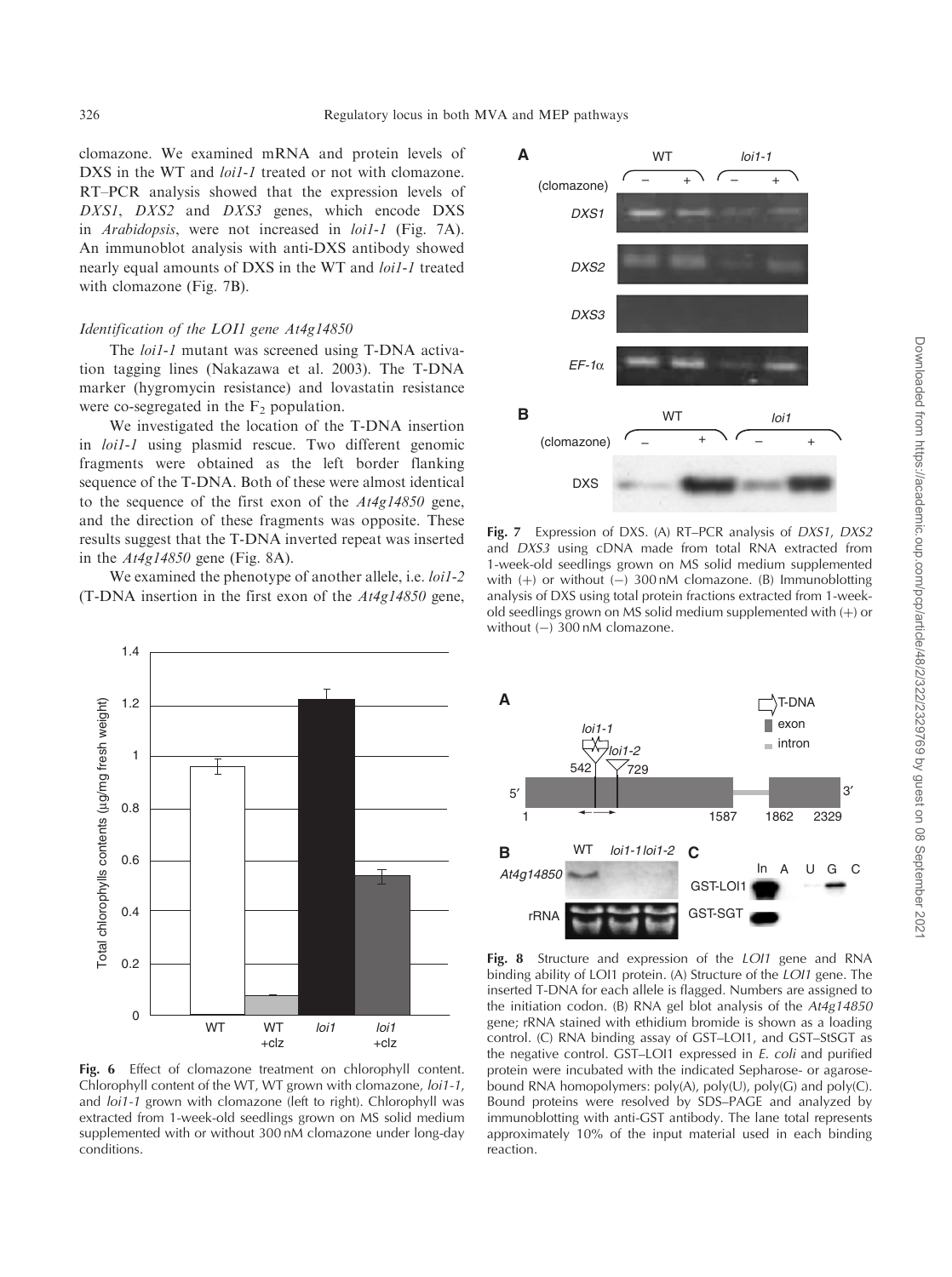purchased from the SALK Institute, La Jolla, CA, USA), grown with 300 nM lovastatin or 300 nM clomazone. The sensitivity of *loi1-2* to these inhibitors was comparable with that of *loi1-1* (Fig. 2A, D).

To investigate At4g14850 gene expression, total RNA was prepared from seedlings of the WT, *loi1-1* and *loi1-2*, and RNA gel blot analysis was performed. The At4g14850 transcript was detected in the WT, but not in loi1-1 or loi1-2 (Fig. 8B).  $F_1$  plants generated from crossing *loi1-1* and loi1-2 showed the *loi1* phenotype (data not shown). Furthermore, we performed a complementation test of the At4g14850 gene. The lovastatin and clomazone sensitivity of loi1-1 seedlings that overexpressed At4g14850 cDNA was comparable with that of the WT, indicating that the At4g14850 gene can complement the loi1 phenotype (Fig. 2A, D). These results demonstrated that the LOI1 gene was At4g14850. Organ-specific LOI1 gene expression analysis by RT–PCR demonstrated that the LOI1 gene was expressed ubiquitously (data not shown).

# The LOI1 gene encodes a putative protein that has a pentatricopeptide repeat motif

LOI1 encodes a putative protein with 684 amino acids. LOI1 was predicted to be a member of the PPR family. Some PPR proteins are predicted to be targeted to mitochondria or chloroplasts and probably to bind to organelle RNA, taking part in the regulation of organelle gene expression (Small and Peeters 2000).

We investigated whether the LOI1 protein has the ability to bind single-stranded RNA (ssRNA). Glutathione S-transferase (GST)-fused LOI1 protein expressed in Escherichia coli was extracted and purified. First, we confirmed the binding ability of purified recombinant GST–LOI1 to ssRNA using North-Western analysis (Suzuki et al. 2000). Next, we examined the preferred

sequence of LOI1 in a binding assay using RNA homopolymers. Purified recombinant GST–LOI1 and GST were incubated with agarose- or Sepharose-bound RNA homopolymers. After washing with binding buffer, bound proteins were resolved by SDS–PAGE and analyzed by immunoblotting with anti-GST antibody. The LOI1 protein bound preferentially to poly(G) homoribopolymers (Fig. 8C), suggesting that the target of LOI1 may be a G-rich sequence.

To examine the cellular localization of LOI1, we performed a transient expression assay in onion epidermal cells using the LOI1 protein fused to green fluorescent protein (GFP) recombinant protein driven by the 35S promoter. Because GFP fluorescence was rarely detected when the full length of LOI1 was used, we tried using an N-terminal LOI1 fragment (Met1– Pro39) and detected fluorescence (Fig. 9). This demonstrated that the GFP fusion proteins are targeted to the mitochondria, according to the co-localization of GFP images with those stained with mitochondrion-specific dye (MitoTracker Orange) in the same cells (Fig. 9). This indicates that LOI1 may localize to the mitochondria.

# **Discussion**

# loi1 is a novel mutant showing resistance to the blockage of the MVA and MEP pathway

Prenyl diphosphate is a component unit of a variety of isoprenoids. Because plants have two prenyl diphosphate biosynthetic pathways, the MVA and MEP pathways, the original regulatory mechanism of prenyl diphosphate biosynthesis may occur in plants. To identify regulators of the MVA pathway, Arabidopsis activation tagging lines were screened for mutants that displayed lower sensitivity to lovastatin compared with the WT. We succeeded in



Fig. 9 Localization of LOI1. LOI1<sub>△</sub>–GFP, N-terminus of LOI1 fused to GFP (top); pTH38, mitochondrial transit signal fused to GFP (bottom). LOI1 $\triangle$ –GFP and pTH38 were transiently expressed in epidermal cells of onion transformed by particle bombardment. Green fluorescence shows GFP, red fluorescence shows mitochondria stained by MitoTracker Orange, yellow fluorescence shows images with the two types of fluorescence merged (left to right). Bar  $=$  50  $\mu$ m.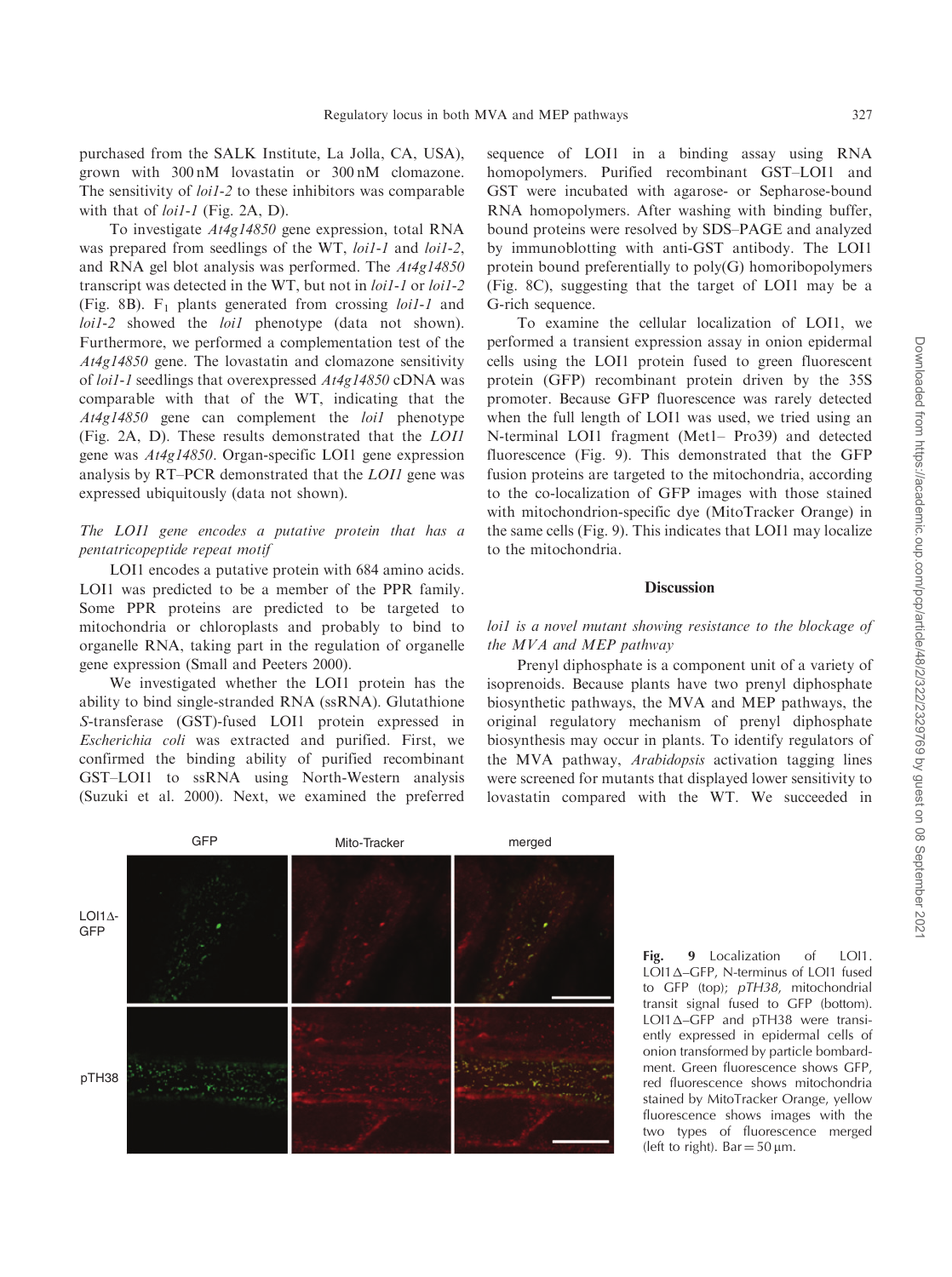isolating one mutant, *loi1-1*, that required higher concentrations of lovastatin than the WT for inhibition of root elongation and formation, and arrested development of true leaves (Fig. 2A, B). The cell size, shape and pattern in WT roots treated with lovastatin were similar to those in roots of mutants such as smt1 and hyd1, which are defective in sterol production, the major MVA-derived products of biosynthesis (Souter et al. 2002, Willemsen et al. 2003). In contrast, the cell size, shape and pattern in *loi1-1* roots treated with lovastatin were normal (Fig. 2C). In addition, loi1-1 showed lower sensitivity to lovastatin than did the WT in its sterol contents (Fig. 4). Furthermore, the HMGR activity analysis showed higher activity of HMGR in loi1-1 treated with lovastatin than in the WT (Fig. 5B). We consider that the lovastatin-resistant phenotype of loi1-1 was derived from this post-transcriptional up-regulation of HMGR.

Recently, Rodríguez-Concepción and co-workers reported resistant mutants against inhibitors for the MVA/MEP pathway, i.e. *rim1* (Rodríguez-Concepción et al. 2004) and  $rif10$  (Sauret-Güeto et al. 2006). The  $rim1$ mutant is resistant to mevinolin (i.e. lovastatin) and fosmidomycin [an inhibitor of 1-deoxy-D-xylulose 5-phosphate reductase (DX reductase); moreover, it is allelic to  $phvB$ , and its resistance is caused by the transcriptional and post-transcriptional up-regulation of HMGR (Rodríguez-Concepción et al. 2004). On the other hand, expression of the *HMG1* and *HMG2* genes was not affected in loi1-1 (Fig. 5A). Thus, the mechanism of lovastatin resistance in *loi1* differs from that of mevinolin resistance in rim1.

The *loi1-1* seedlings were also resistant to clomazone. While this suggests potential activation of the MEP pathway in *loi1-1* in the presence of clomazone (Fig. 2D), immunoblot analysis showed the nearly equal accumulation of DXS in the WT and *loi1-1* grown with or without clomazone (Fig. 7B). Although rim1 was reported to be fosmidomycin resistant, the transcriptional and post-transcriptional up-regulation of DX reductase was not observed in this mutant (Rodríguez-Concepción et al. 2004). Enhanced import of MVA-derived prenyl diphosphates into the plastid was proposed to account for the fosmidomycin-resistant phenotype of *rim1* (Rodríguez-Concepción et al. 2004). However, because *loi1-1 cla1-1* shows an albino phenotype (data not shown), the clomazone-resistant phenotype of loi1 may not be caused by metabolic flow from the MVA pathway to the MEP pathway. Therefore, the mechanism of clomazone resistance in loi1 also differs from that of fosmidomycin resistance in rim1.

The rif10 mutant is fosmidomycin resistant. RIF10 is a polyribonucleotide phosphorylase localized in plastids. It has been demonstrated that plastid RNA processing is involved in plastid isoprenoid biosynthesis

(Sauret-Güeto et al. 2006). loi1 did not show fosmidomycin resistance (unpublished data), indicating that loi1 shows clomazone resistance by a mechanism that differs from that of fosmidomycin resistance in rif10.

# LOI1 encodes a novel PPR protein that may be localized in mitochondria

Many genes  $(\sim 450)$  that are characterized by the presence of tandem arrays of a PPR repeat have been discovered by systematic screening of predicted Arabidopsis proteins (Aubourg et al. 2000, Small and Peeters 2000, Lurin et al. 2004). Some plastid PPR-defective mutants have been isolated and analyzed, including crp1, which is involved in the processing and translation of the pet gene in maize (Fisk et al. 1999), as well as hcf152 (Meierhoff et al. 2003, Nakamura et al. 2003) and crr4 (Kotera et al. 2005) in Arabidopsis. Some mitochondrial PPR genes have been isolated and characterized, such as the nuclear gene that restores cytoplasmic male sterility mutants, which was associated with aberrant mitochondrial RNA (Brown et al. 2003, Komori et al. 2004). These studies indicated that PPR proteins take part in the post-transcriptional regulation of organelle gene expression. Most PPR proteins have been identified in eukaryotic genomes. In particular, Arabidopsis and rice have several hundred PPR genes in their genomes, whereas many fewer PPR genes have been identified from genomes of species other than higher plants (Lurin et al. 2004). LOI1 is expected to be involved in plantspecific regulation of isoprenoid biosynthesis in organelles. The LOI1 protein has the ability to bind ssRNA, especially G-rich sequences (Fig. 8C), consistent with previous findings for PPR (Lurin et al. 2004). LOI1 may be localized in mitochondria (Fig. 9). Higher plant mitochondrial genomes mostly comprise genes encoding subunits of respiratory chain complexes, rRNA and tRNA (Giegé and Brennicke 1999, Handa 2003). If the expression of these genes is impaired, it is likely that respiratory electron transport is affected in loi1. Respiratory electron transport in mitochondria is thought to play an important role in protecting chloroplasts against photo-inhibition and in energy metabolism in plant cells (Raghavendra and Padmasree 2003). Given that the side chains of ubiquinone, which act as electron carriers in the mitochondrial respiratory chain, are derived from cytosolic IPP, the up-regulation of the MVA or MEP pathway might arise from any abnormality in these functions of respiratory electron transport in *loi1*.

The biological significance of these findings remains to be elucidated in future experiments, possibly through the identification of physiological RNA targets.

Although the MVA and MEP pathways are considered to be highly regulated, there is little knowledge of the regulatory mechanisms. Here, we reported a novel potential regulatory locus using analyses of the mutant *loil*,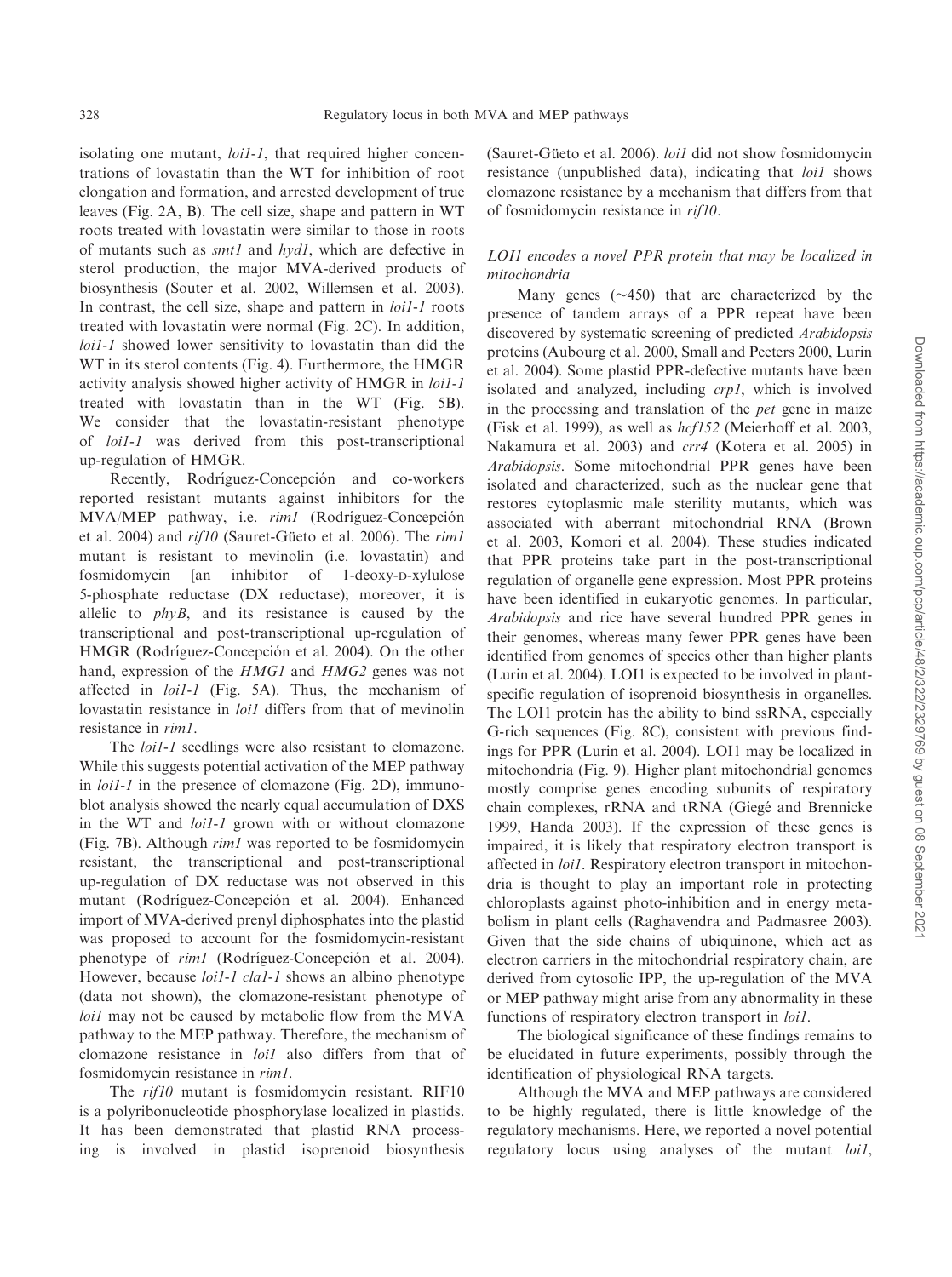which shows resistance to inhibitors of the MVA and MEP pathways. Abnormalities in the post-transcriptional regulation of mitochondrial RNA may affect the isoprenoid biosynthetic pathway in loi1, probably via the regulation of HMGR activity. Identification of the target RNA of LOI1 should lead to a greater understanding of the plant-specific regulatory mechanisms of isoprenoid biosynthetic pathways.

# Materials and Methods

#### Plant growth conditions

The *loi1* mutant originated from the RIKEN GSC activation tagged lines (Nakazawa et al. 2003) in the Col-0 background. Seeds were surface sterilized and germinated on  $1 \times MS$  (Invitrogen, Carlsbad, CA, USA) plates containing 3% sucrose and 1.2% agar (Ina Food Industry, Nagano, Japan). After stratification for at least 2d at 4°C, plates were incubated at 23°C under long-day conditions (16h under fluorescent white light, 8h in the dark). Lovastatin (Calbiochem, Darmstadt, Germany), clomazone and squalestatin were dissolved in dimethylsulfoxide and diluted to different final concentrations in the growth medium.

### Analysis of the inhibitor-induced phenotypes

Seedlings grown on solid MS medium supplemented with lovastatin for 2 weeks were photographed and the root length was measured. Longitudinal sections of the roots of 2-week-old seedlings were prepared and examined under a light microscope as described by Suzuki et al. (2004). Cotyledons of 1-week-old seedlings were prepared and examined for electron microscopy as described by Nakanishi et al. (2005).

#### Extraction and quantification of isoprenoids

Sterols were extracted from freeze-dried plant tissues (2-weekold seedlings, 10 mg) and quantified as described by Suzuki et al. (2004). Chlorophylls were extracted from freeze-dried plant tissues (1-week-old seedlings, about 50–100 mg) and quantified by measuring the absorbance at  $A_{646}$  and  $A_{663}$  as described by Harborne (1998).

## Identification of the loi1 mutation

Plasmid rescue was performed to determine the T-DNA flanking genomic sequences of *loi1-1* as described by Ichikawa et al. (2003). The genomic DNA was digested with BamHI and SacI. Plasmids containing the genomic DNA were obtained from self-ligation. Plasmids obtained from the *BamHI*-digested genomic DNA were sequenced using the LB4 primer 5'-TAGATATCGAT CGTGAAGTTTCT-3', whereas those obtained from the SacIdigested genomic DNA were sequenced using the RBI primer 5'-ATCTAGATCCGAAACTATCAGTG-3'.

### Construction of the 35S promoter::LOI1 fusion gene and transformation of Arabidopsis

The WT LOI1 cDNA fragment amplified using PCR with the forward primer 5'-CACCATGAGCCTCCTCTCCGCGGA-3' and the reverse primer 5'-CTCGAGCCAATAATCCTTACAA GAACATATC-3' was cloned into pENTR/D-TOPO (Invitrogen). The resultant entry clone was integrated into the binary vector pBCR-79 (Seki et al. unpublished data) using the GATEWAY system. The resultant construct was transferred into Agrobacterium tumefaciens strain GV3101, followed by introduction into loi1-1 homozygous plants using the floral dip method (Clough and Bent 1998).

#### Analysis of gene expression

For RNA gel blot analysis,  $15 \mu$ g of total RNA from 2-weekold seedlings was separated on agarose–formaldehyde gels and blotted to nylon membranes as described by Chomczynski (1992). To obtain gene-specific probes, the full-length LOI1 cDNA was cloned into pCRII-TOPO plasmid (Invitrogen). The resultant plasmid was digested with BamHI, and antisense digoxigenin (DIG)-labeled single-stranded LOI1 RNA probe was synthesized by T7 RNA polymerase (Roche, Basel, Switzerland) and DIG RNA Labeling Mix (Roche). Pre-hybridization, hybridization, wash conditions and detection were as described by Suzuki et al. (2004). RT–PCR analysis was performed using the specific set of primers for each amplification reaction as follows: 5'-CAAAGCTATGACGAAAAGAATTGGAAAGG-3' and 5'-CACTGTAAGTGCGTCTGTCTTTGACCA-3' for DXS2; 5'-CTCTTAGTAGGCTGCAATCTAATCGTGGA-3' and 5'-GTCATCAGCTCTCTCTGCGTAAGGATAT-3' for DXS3. The primers for HMG1, HMG2, DXS1 and elongation factor were described by Suzuki et al. (2004).

#### Protein gel blot analysis

Fresh seedlings were homogenized in the extraction buffer  $[250 \text{ mM}$  sucrose,  $250 \text{ mM}$  tricine,  $25 \text{ mM}$   $\text{Na}_2\text{S}_2\text{O}_5$ ,  $2 \text{ mM}$  EDTA, 100 mM ascorbic acid, 2.5% PVPP, 5 mM dithiothreitol (DTT) and RNase inhibitor; pH 8.0]. The homogenate was centrifuged at  $200 \times g$  for 15 min at 4°C. The supernatant was used as the total protein fraction. The protein concentration was determined using Bradford reagent (Bio-Rad, Hercules, CA, USA), with bovine serum albumin as a standard. A 13 µg aliquot of the total protein was separated by SDS–PAGE and transferred onto nitrocellulose (Immobilon-P; Millipore Corporation, Millipore, Billerica, MA, USA). Immunodetection was performed using a 1: 1,000 dilution of the polyclonal anti-DXS antibodies (Estévez et al. 2000). Detection was performed by the ECL system (Amersham Biosciences, Piscataway, NJ, USA) using an anti-mouse immunoglobulin conjugated to horseradish peroxidase as a secondary antibody [anti-mouse IgG (whole molecule) peroxidase conjugate; Sigma-Ardrich, St Louis, MO, USA].

#### HMGR enzyme assay

The endoplasmic reticulum protein fraction was prepared and partially modified as described by Chappell et al. (1995). Total protein was extracted with the extraction buffer (see protein gel blot analysis). After centrifugation at  $100,000 \times g$  for 60 min at 4°C, the pellet was washed with suspension buffer (250 mM sucrose, 100 mM tricine, 2 mM EDTA and 50 mM NaCl; pH 7.5) and suspended in suspension buffer containing 1% Triton X-100 and 10 mM DTT. The suspension was rotated for 30 min at  $4^{\circ}$ C, supplemented with  $16\%$  glycerol, and then incubated at  $37^{\circ}$ C for 20 min. HMGR activity was measured as described by Chappell et al. (1995).

#### RNA binding assay of the recombinant LOI1 protein

The sequence coding for LOI1 was cloned into pENTR/ D-TOPO. The resultant plasmid was integrated into GATEWAYmodified pGEX-5X-1, pBCR-127 (Seki et al. unpublished data). The recombination reaction product was introduced into E. coli strain BL21 (Novagen, Madison, WI, USA). Cells were harvested, resuspended in phosphate-buffered saline (PBS), disrupted using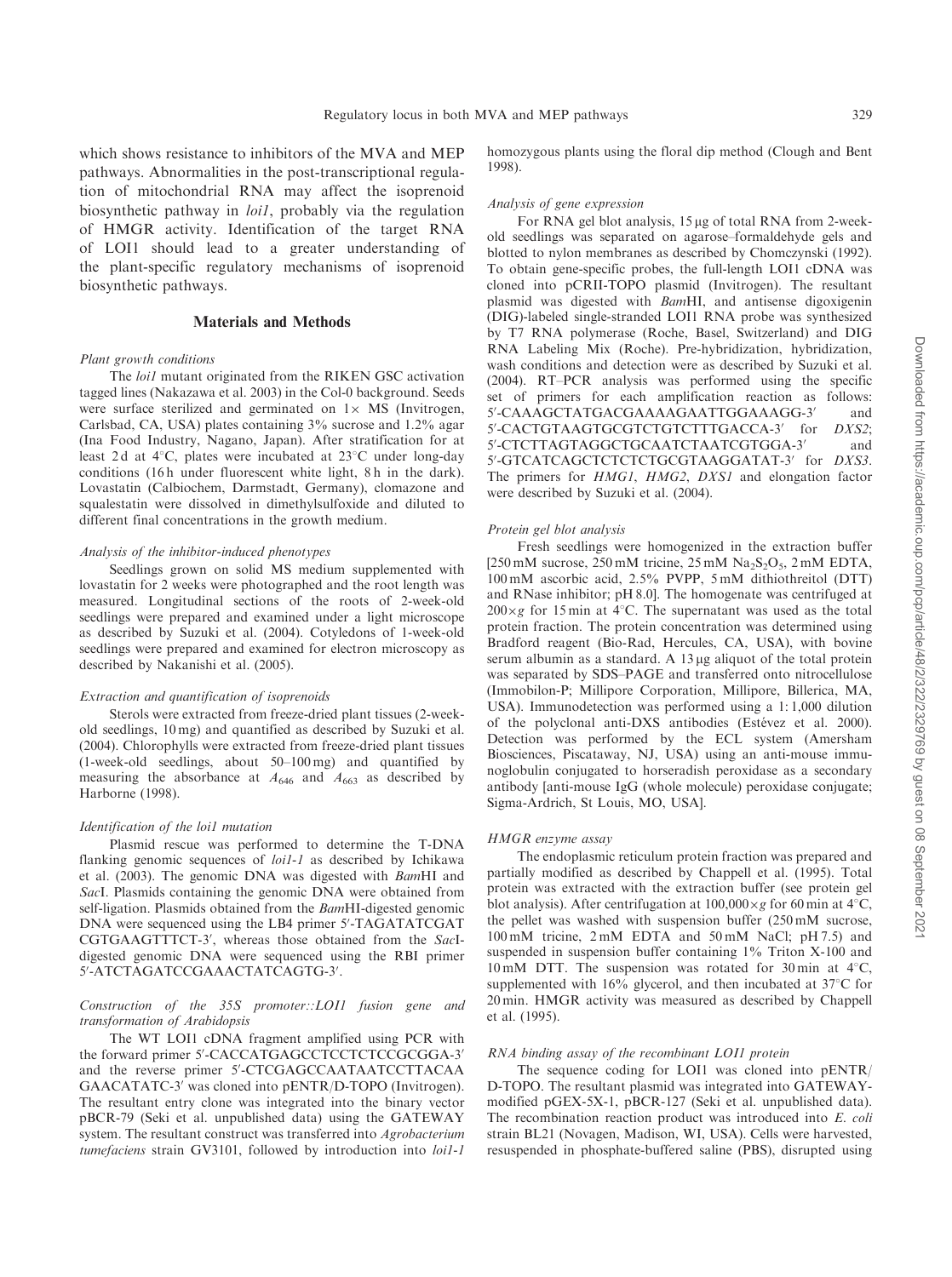an ultrasonic cell disrupter and centrifuged. The purification of GST–LOI1 and GST–soluble proteins was performed using glutathione–Sepharose 4B (Amersham Pharmacia, UK). The binding assay was performed as described by Mili and Pinol-Roma (2003). The purified GST–LOI1 and GST–StSGT (Kohara et al. 2005), which was used as a negative control, were incubated with the Sepharose-bound RNA homopolymer poly(A) and the agarose-bound RNA homopolymers  $poly(U)$ ,  $poly(G)$  and poly(C), respectively, in 50  $\mu$ l of binding buffer (10 mM Tris–HCl pH 8.0, 100 mM NaCl, 2.5 mM MgCl<sub>2</sub>, 0.5% Triton X-100, 10% glycerol, 0.2 mM EDTA, 1 mM DTT and RNase inhibitor). The binding reaction mixtures were incubated for 20 min at  $4^{\circ}$ C, and the reaction products were washed three times with the binding buffer on ice. Bound proteins were separated by SDS–PAGE and detected by immunoblotting with anti-GST antibody (Nacalai Tesuque, Kyoto, Japan). An ECL+ system was used for detection in the immunoblot analysis (Amersham Biosciences).

#### Transient expression assay of LOI1–GFP

A DNA fragment containing the first 39 amino acid residues of the LOI1 protein and five residues of the glycine linker was amplified by PCR using 5'-TCTAGAGGATCCATGAGCC TCCTCTCCGC-3' and 5'-ACCACCACCACCACCTGGTGAA TCGAGGGTTTTGAC-3'. The fragment was connected with the 35S promoter and GFP. The resultant fragment was cloned into the pENTR1A vector (Invitrogen). The resultant entry clone was integrated into the binary vector pBCR-112 (Seki et al. unpublished data) using the GATEWAY system.

The constructs were transiently transformed into onion epidermal cells (Scott et al. 1999) on agar plates by a heliumdriven accelerator (PDS/1000; Bio-Rad). Bombardment parameters were as follows: 1,100 p.s.i. bombardment pressure, 1.0 mm gold particles, a distance of 6 cm from the macrocarrier to the samples, and a decompression vacuum of 28 inches Hg. After culture for 1 d, the bombarded epidermal cells were treated with 500 nM of the mitochondrion-selective dye MitoTracker Orange CMTMRos (Invitrogen) in PBS for 10 min. After staining, the onion epidermis was washed with PBS three times. GFP expression in general and co-localization of GFP fusion proteins to mitochondria were viewed using a confocal scanning microscope system (FV500; Olympus, Tokyo, Japan) with 488 nm laser light for fluorescence excitation of GFP and 543 nm laser light for excitation of MitoTracker Orange.

### Supplementary material

Supplementary material mentioned in the article is available to online subscribers at the journal website www.pcp.oxfordjournals.org.

### Acknowledgments

We thank Professor Patricia León (Universidad Nacional Autónoma de México, Mexico) for providing seeds of the cla1-1 mutant and anti-DXS serum; the SALK Institute for providing seeds of the loi1-2 mutant; Dr. Atsuko Kohara (RIKEN, Japan) for providing the GST–SGT expression vector; Dr. Tadao Asami (RIKEN, Japan) for providing clomazone; and Glaxo Research and Development Limited for providing squalestatin. We are grateful to Yukiko Kamide and Hiromi Hashinokuchi for technical assistance, and Dr. Takanari Ichikawa for technical advice. This study was supported in part by a grant for Groundbased Research for Space Utilization (to T.M.) from the Japan Space Forum, and by a Grant-in-Aid for Scienctific Research 17051028 (to N.N.) from the Ministry of Education, Sports, Culture, Science, and Technology of Japan.

## References

- Aubourg, S., Boudet, N., Kreis, M. and Lecharny, A. (2000) In Arabidopsis thaliana, 1% of the genome codes for a novel protein family unique to plants. Plant Mol. Biol. 42: 603–613.
- Bach, T.J. and Lichtenthaler, H.K. (1983) Inhibition by mevinolin of plant growth, sterol formation and pigment accumulation. Physiol. Plant. 59: 50–60.
- Brown, G.G., Formanová, N., Jin, H., Wargachuk, R., Dendy, C., Patil, P., Laforest, M., Zhang, J., Cheung, W.Y. and Landry, B.S. (2003) The radish Rfo restorer gene of Ogura cytoplasmic male sterility encodes a protein with multiple pentatricopeptide repeats. Plant J. 35: 262–272.
- Carland, F.M., Fujioka, S., Takatsuto, S., Yoshida, S. and Nelson, T. (2002) The identification of CVP1 reveals a role for sterols in vascular patterning. Plant Cell 14: 2045–2058.
- Chappell, J., Wolf, F., Proulx, J., Cuellar, R. and Saunders, C. (1995) Is the reaction catalyzed by 3-hydroxy-3-methylglutaryl coenzyme A reductase a rate-limiting step for isoprenoid biosynthesis in plants? Plant Physiol. 109: 1337–1343.
- Chomczynski, P. (1992) One-hour downward alkaline capillary transfer for blotting of DNA and RNA. Anal. Biochem. 201: 134–139.
- Clough, S.J. and Bent, A.F. (1998) Floral dip: a simplified method for Agrobacterium-mediated transformation of Arabidopsis thaliana. Plant J. 16: 735–743.
- Diener, A.C., Li, H., Zhou, W., Whoriskey, W.J., Nes, W.D. and Fink, G.R. (2000) Sterol methyltransferase 1 controls the level of cholesterol in plants. Plant Cell 12: 853–870.
- Dubey, V.S., Bhalla, R. and Luthra, R. (2003) An overview of the non-mevalonate pathway for terpenoid biosynthesis in plants. J. Biosci. 28: 637–646.
- Estévez, J.M., Cantero, A., Romero, C., Kawaide, H., Jiménez, L.F., Kuzuyama, T., Seto, H., Kamiya, Y. and León, P. (2000) Analysis of the expression of CLA1, a gene that encodes the 1-deoxyxylulose 5-phosphate synthase of the 2-C-methyl-D-erythritol-4-phosphate pathway in Arabidopsis. Plant Physiol. 124: 95–104.
- Fisk, D.G., Walker, M.B. and Barkan, A. (1999) Molecular cloning of the maize gene crp1 reveals similarity between regulators of mitochondrial and chloroplast gene expression. EMBO J. 18: 2621–2630.
- Giegé, P. and Brennicke, A. (1999) RNA editing in Arabidopsis mitochondria effects 441 C to U changes in ORFs. Proc. Natl Acad. Sci. USA 96: 15324–15329.
- Handa, H. (2003) The complete nucleotide sequence and RNA editing content of the mitochondrial genome of rapeseed (Brassica napus L.): comparative analysis of the mitochondrial genomes of rapeseed and Arabidopsis thaliana. Nucleic Acids Res. 31: 5907–5916.
- Harborne, J.B. (1998) Nitrogen compounds. In Phytochemical Methods. A Guide to Modern Techniques of Plant Analysis, 3rd edn. pp. 227–233. Springer, Berlin.
- Hemmerlin, A., Hoeffler, J.F., Meyer, O., Tritsch, D., Kagan, I.A., Grosdemange-Billiard, C., Rohmer, M. and Bach, T.J. (2003) Cross-talk between the cytosolic mevalonate and the plastidial methylerythritol phosphate pathways in tobacco bright yellow-2 cells. J. Biol. Chem. 278: 26666–26676.
- Ichikawa, T., Nakazawa, M., Kawashima, M., Muto, S., Gohda, K., et al. (2003) Sequence database of 1172 T-DNA insertion sites in Arabidopsis activation-tagging lines that showed phenotypes in T1 generation. Plant J. 36: 421–429.
- Kasahara, H., Hanada, A., Kuzuyama, T., Takagi, M., Kamiya, Y. and Yamaguchi, S. (2002) Contribution of the mevalonate and methylerythritol phosphate pathways to the biosynthesis of gibberellins in Arabidopsis. J. Biol. Chem. 277: 45188–45194.
- Kasahara, H., Takei, K., Ueda, N., Hishiyama, S., Yamaya, T., Kamiya, Y., Yamaguchi, S. and Sakakibara, H. (2004) Distinct isoprenoid origins of cis- and trans-zeatin biosyntheses in Arabidopsis. J. Biol. Chem. 279: 14049–14054.